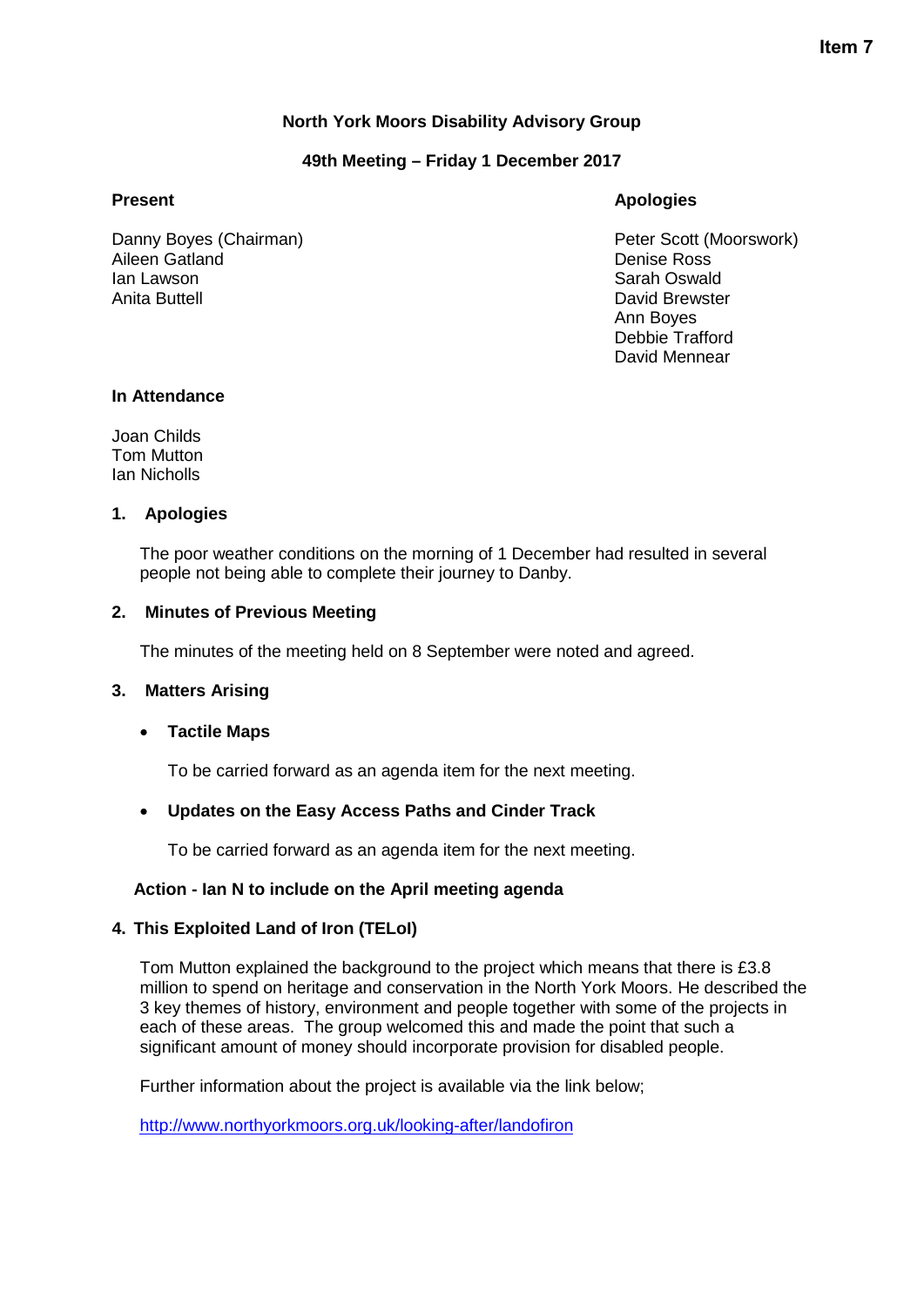Four key elements were discussed;

## • **Interpretation**

The story of TELoI would be told in a creative way that would use traditional interpretation, such as leaflets and information boards, as well as newer technologies for example, 3D modelling and the use of augmented reality. In addition, a refurbishment of the exhibition area at the Moors Centre was planned as part of the project. There was considerable discussion about how the various methods would work for people with a range of disabilities. Tom said that he was at an early stage of developing the interpretation plan and would come back to discuss proposals in more detail with the group at the next meeting.

## • **Access**

The project was due to develop a series of walk and cycle routes with information being provided free of charge via downloadable leaflets and maps. Public access to some sites, such as the mines at Esk Valley and Warren Moors, would be promoted and made easy for the first time. More accessible routes were to be constructed at Bank Top Kilns, along the Rosedale Railway and on the Goathland-Grosmont rail trail.

Tom explained the major piece of work that had been done at Reeking Gill to drain the surrounding area to enable an accessible path to be established. Ian L raised the issue of parking at East Kilns and Tom said that the plan was for the improved access to encompass an out and back walk from existing car parking adjacent to Blakey Ridge. There was some discussion about whether it might be feasible to establish parking closer to the East Kilns site for those who didn't want to undertake such a long route.

### • **Involvement**

Tom explained the ways in which the public were being encouraged to get involved in the project ranging from promotional events, guided walks, community archaeology digs, a wide range of volunteer opportunities and a community grant scheme. The point was made that in order to ensure that provision for disabled people was as good as it could be, advice should be sought from a range of people. Tom said that he would welcome further input from the Group and agreed to talk to Danny about the possibility of him joining the Project's Steering Group.

# • **Learning**

The archaeological digs were providing a wide range of finds; people were also coming forward with photographs and other information. The intention was to collect all of this together to create an online archive as part of the ongoing legacy of the project.

## **Action – Tom to come back to the next meeting in March to talk in more detail about the plans for interpretation.**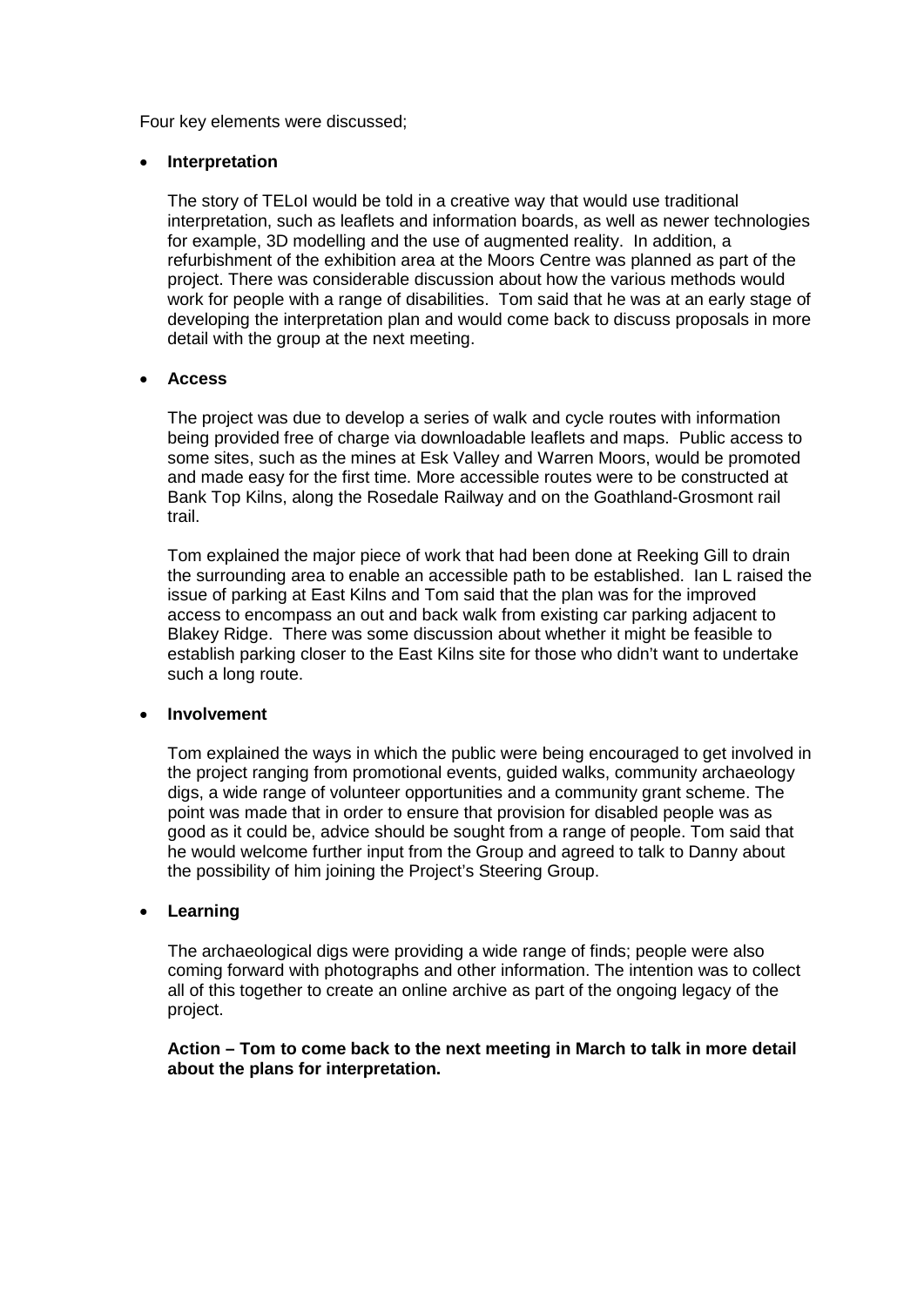## **5. Out and About Guide 2018**

Ian L had been working with NYM staff involved in putting the Out and About Guide together. The way in which wheelchair accessibility was promoted has been changed to be clearer and more positive. The 2018 Guide will also include a double page feature on accessible activities/sites within the National Park and surrounding area. Ian L acknowledged the work done so far to improve the information in this publication.

In response to comments at the last meeting that the 2017 Out and About Guide did not use any pictures of disabled people, new images (particularly from Wet Wheels) have been sourced which, it is hoped, will reflect a broader audience.

## **Action – IN to ensure that a copy (or a link to the online version) is sent out with the next agenda.**

### **6. Volunteer Service**

Danny welcomed Joan to her first meeting. Joan explained how the National Park Authority was engaging with volunteers and how the system of publicising volunteering opportunities was now easily accessible to a much wider range of people.

Established links with organisations such as Kirkleatham Special School were continuing and new relationships were being developed to provide opportunities for residents of Botton Village to get into the National Park to volunteer and for others to undertake voluntary work in the village itself.

Joan said that the Volunteer team now included a volunteer (who was disabled) and it was helpful to have this insight.

The group were keen that work was done to ensure that disabled volunteers continued to be offered opportunities to engage with work in the National Park and talked about the work done by Beyond Boundaries based at Commondale [\(https://en](https://en-gb.facebook.com/beyondboundariesNYorks/)[gb.facebook.com/beyondboundariesNYorks/](https://en-gb.facebook.com/beyondboundariesNYorks/) ). Joan agreed to make contact with the group and explore opportunities for joint working.

# **Action – Report back on progress following contact with Beyond Boundaries**

# **7. Access/Rights of Way Issues**

In view of Debbie's absence from the meeting, most of the Rights of Way items were carried forward to the next meeting (see Matters Arising above).

It was noted, however, that the work had been done to complete a ramp from the Cleveland Way to enable access to the holiday park's facilities at Saltwick Bay. Ian L said that he had been in touch with Scarborough Borough Council to ask them to make some minor improvements to remove several kerbstones and establish two blue badge parking spaces in the car park turning circle.

Ian L said that he would contact Debbie direct to discuss potential improvements on the cliff top footpath from Abbey Plains to Saltwick Bay and on the path behind the pub at Runswick Bay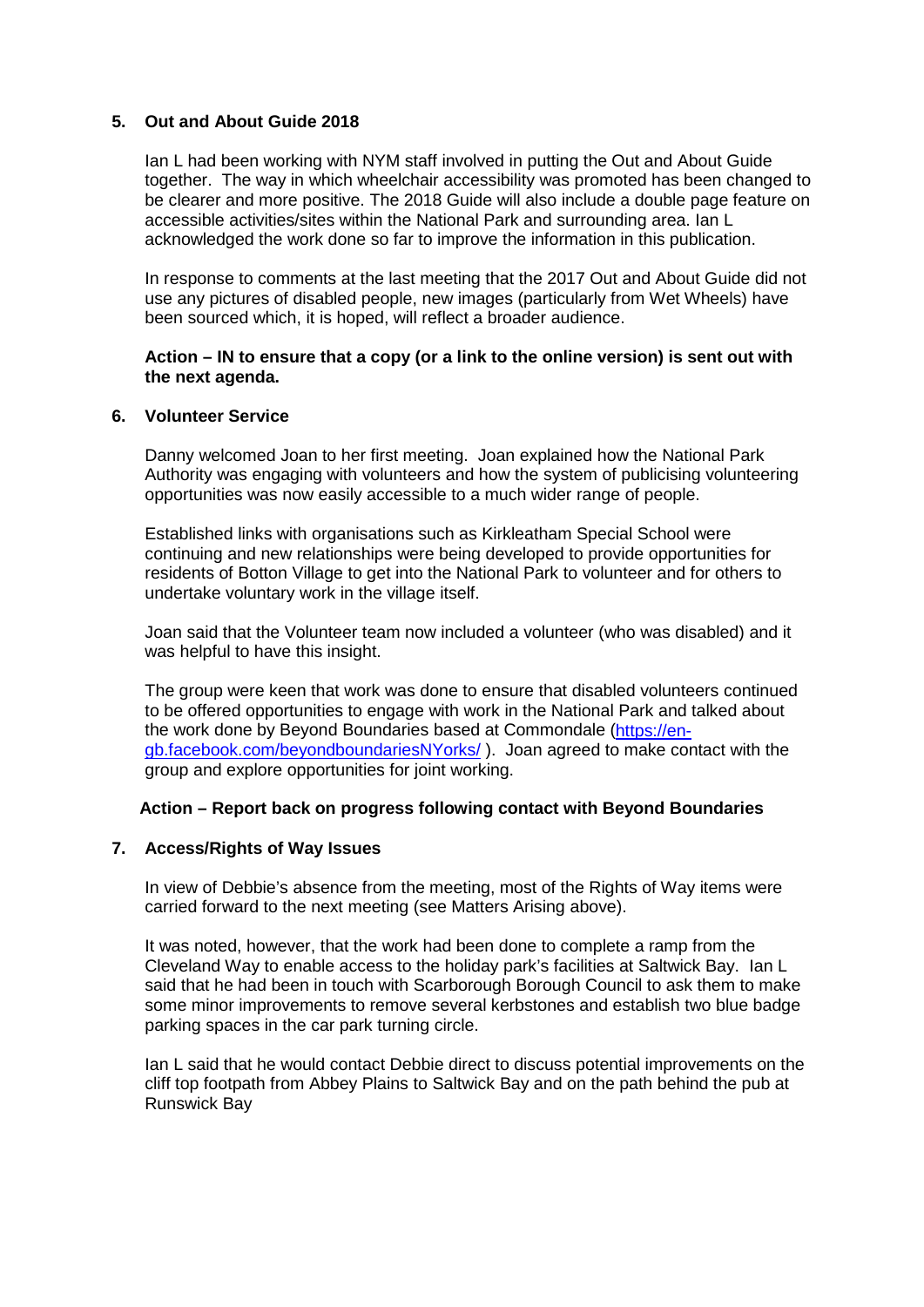# **8. Moorswork**

Peter Scott was on holiday, but had sent an update regarding Moorswork's activities **(see attached)**

## **9. Seated Man at Westerdale**

Ian N had included with the agenda a copy of a letter from a disabled person who lives in view of the Seated Man statue. The letter was very positive about the statue and pleased that this gave so many people a reason to see the view over Westerdale and Danby Dale.

There was discussion about how accessible the path to the statue was. Ian N made the point that it was not on a right of way and that access was over private land. Members of the Group said that they would draft a letter to send to David Ross (landowner) asking him to consider making improvement to the access track.

# **10. Other Business**

Aileen asked who had responsibility for clearing up flowers left on seats and in prominent spots around the National Park. It was noted that this was a common problem and that, more often than not, these flowers were left as a memorial to a friend or relative. Technically, it was up to landowners to clear up unsightly litter, but all acknowledged that this was a problem significantly more widespread than just the North York Moors.

## **11. Time, date and location of next meeting**

Friday 6 April 2018 at the Moors Centre – 10.15 am